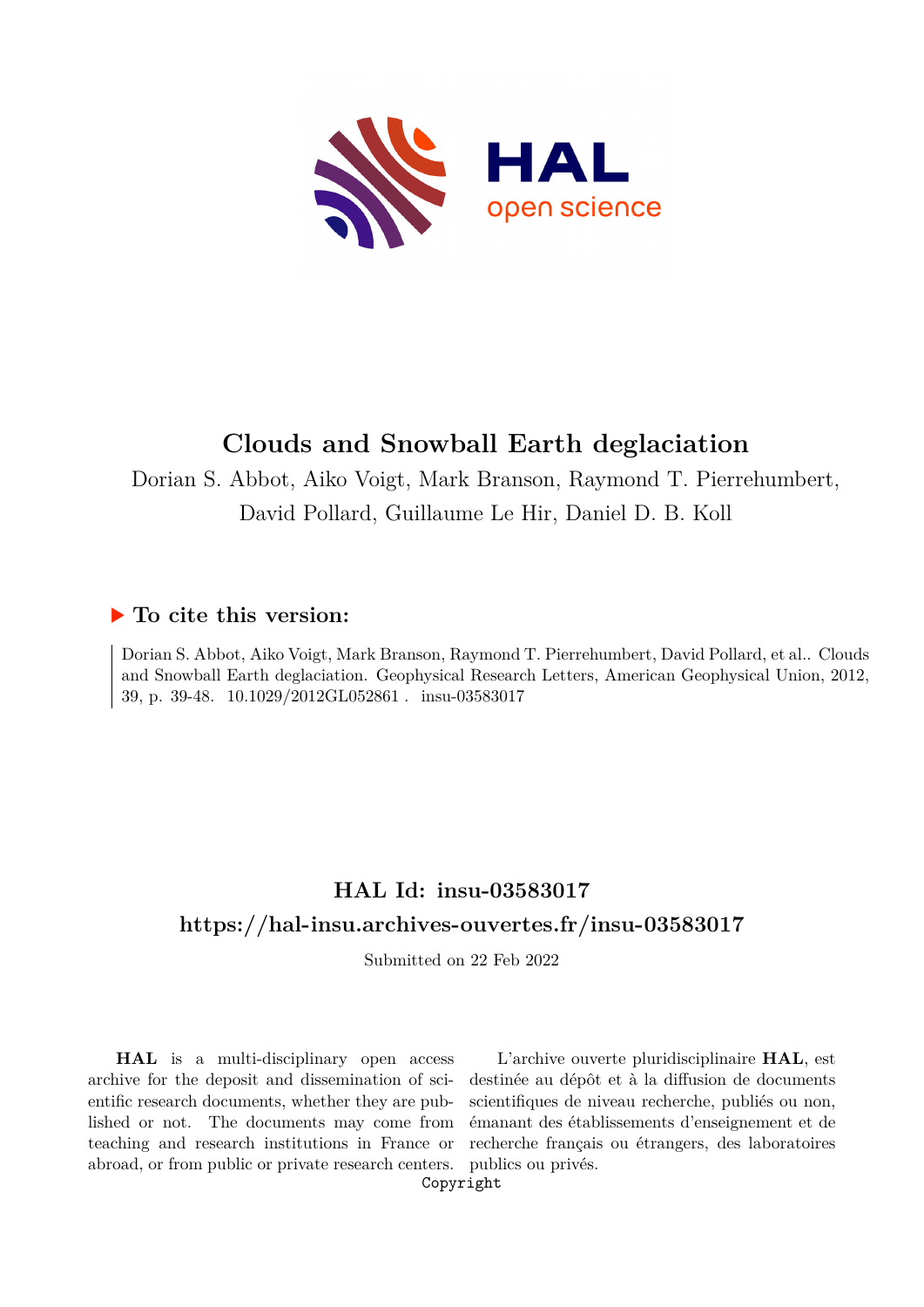#### Clouds and Snowball Earth deglaciation

Dorian S. Abbot,<sup>1</sup> Aiko Voigt,<sup>2</sup> Mark Branson,<sup>3</sup> Raymond T. Pierrehumbert,<sup>1</sup> David Pollard,<sup>4</sup> Guillaume Le Hir,<sup>5</sup> and Daniel D. B. Koll<sup>1</sup>

Received 22 June 2012; revised 19 September 2012; accepted 20 September 2012; published 25 October 2012.

[1] Neoproterozoic, and possibly Paleoproterozoic, glaciations represent the most extreme climate events in post-Hadean Earth, and may link closely with the evolution of the atmosphere and life. According to the Snowball Earth hypothesis, the entire ocean was covered with ice during these events for a few million years, during which time volcanic  $CO<sub>2</sub>$  increased enough to cause deglaciation. Geochemical proxy data and model calculations suggest that the maximum  $CO<sub>2</sub>$  was 0.01–0.1 by volume, but early climate modeling suggested that deglaciation was not possible at  $CO<sub>2</sub> = 0.2$ . We use results from six different general circulation models (GCMs) to show that clouds could warm a Snowball enough to reduce the  $CO<sub>2</sub>$  required for deglaciation by a factor of 10–100. Although more work is required to rigorously validate cloud schemes in Snowball-like conditions, our results suggest that Snowball deglaciation is consistent with observations. Citation: Abbot, D. S., A. Voigt, M. Branson, R. T. Pierrehumbert, D. Pollard, G. Le Hir, and D. D. B. Koll (2012), Clouds and Snowball Earth deglaciation, Geophys. Res. Lett., 39, L20711, doi:10.1029/2012GL052861.

[2] Clouds both reduce infrared emission to space, warming a planet, and reflect solar radiation, cooling a planet. Since high surface albedo reduces the cooling effect of cloud reflection of solar radiation, one expects some cloud warming over snow and ice on a Snowball Earth (see Kirschvink [1992] and *Hoffman et al.* [1998] for descriptions of the Snowball Earth hypothesis). Early work using a radiativeconvective model outlined the phase space of Snowball cloud behavior and established that clouds could significantly decrease the  $CO<sub>2</sub>$  threshold for Snowball deglaciation [Pierrehumbert, 2002], but clouds provided little warming in the first general circulation model (FOAM) study of Snowball deglaciation [*Pierrehumbert*, 2004, 2005]. As a result, the model was far from deglaciating at  $CO<sub>2</sub> = 0.2$  by volume, whereas geochemical proxy data and model calculations constrain  $CO<sub>2</sub>$  to 0.01–0.1 [Kasemann et al., 2005; Bao et al.,

©2012. American Geophysical Union. All Rights Reserved. 0094-8276/12/2012GL052861

2008, 2009; Sansjofre et al., 2011; Le Hir et al., 2008]. Varied climate and cloud behavior was found in subsequent GCM studies inspired by the pioneering FOAM work [Le Hir et al., 2007; Abbot and Pierrehumbert, 2010; Le Hir et al., 2010; Hu et al., 2011; Pierrehumbert et al., 2011], although the many discrepancies among simulations made it difficult to unambiguously identify the reasons for the differences in climate. Here we run simulations using a series of GCMs containing sophisticated cloud schemes with consistent boundary conditions, which allows us to constrain the region of cloud phase space appropriate for Snowball deglaciation.

[3] Our GCM suite includes SP-CAM, which contains a two-dimensional cloud resolving scheme within each gridbox, and is therefore the most sophisticated cloud scheme ever used to address Snowball Earth climate. Furthermore, we run CAM, LMDz, and ECHAM, which all contain modern cloud fraction and prognostic cloud condensate parameterizations. We run all models with a uniform surface albedo of 0.6, zero aerosols, zero ozone, all greenhouse gases other than  $CO<sub>2</sub>$  and  $H<sub>2</sub>O$  set to zero, an obliquity of 23.5°, an eccentricity of  $0^\circ$ , and a solar constant of 1285 W  $m^{-2}$  (auxiliary material).<sup>1</sup> We set the land surface to "glacial ice," like Greenland and Antarctica in modern simulations, everywhere.

[4] The tropical (20 $\degree$ S to 20 $\degree$ N) and annual mean surface temperature (TS) in FOAM is 7–11 K colder than the other models at  $CO_2 = 0.1$  (Figure 1). TS increases 16–20 K in the models when  $CO_2$  is increased from  $10^{-4}$  to 0.1, implying a climate sensitivity of 1.6–2.0 K per doubling of  $CO<sub>2</sub>$  (we get similar values for global mean temperature). Consequently, CO<sub>2</sub> would have to be increased by a factor of  $\approx 10-100$ in FOAM for it to be as warm as the other models. We found differences of only a few W  $m^{-2}$  when we compared clearsky outgoing longwave radiation outputted by each model with a single offline radiation scheme forced by the model's zonal mean temperature and humidity (auxiliary material). This is small compared with the ≈40 W m<sup>-2</sup> associated with increasing  $CO_2$  from  $10^{-4}$  to 0.1, which indicates that differences in clear-sky radiation schemes among models are not strong enough to drive the surface temperature differences. Given that other variables and boundary conditions are uniform among models, clouds are the main potential driver of intermodel temperature differences.

[5] The cloud radiative forcing (CRF) varies widely among the models in Snowball conditions (Figure 1). Differences in longwave CRF drive this variation at  $CO_2$  =  $10^{-4}$ , whereas at CO<sub>2</sub> = 0.1 the shortwave CRF becomes large enough in some models to contribute to the variation, despite the high surface albedo (Table S2 in Text S1).

<sup>&</sup>lt;sup>1</sup>Department of Geophysical Sciences, University of Chicago, Chicago, Illinois, USA. <sup>2</sup>

<sup>&</sup>lt;sup>2</sup>Max Planck Institute for Meteorology, Hamburg, Germany.

<sup>&</sup>lt;sup>3</sup>Department of Atmospheric Science, Colorado State University, Fort Collins, Colorado, USA. <sup>4</sup>

<sup>&</sup>lt;sup>4</sup>Earth and Environmental Systems Institute, College of Earth and Mineral Sciences, Pennsylvania State University, University Park, Pennsylvania, USA.

<sup>&</sup>lt;sup>5</sup>Institut de Physique du Globe de Paris, Université Paris 7-Denis Diderot, Paris, France.

Corresponding author: D. S. Abbot, Department of Geophysical Sciences, University of Chicago, 5734 South Ellis Ave., Chicago, IL 60637, USA. (abbot@uchicago.edu)

<sup>&</sup>lt;sup>1</sup>Auxiliary materials are available in the HTML. doi:10.1029/ 2012GL052861.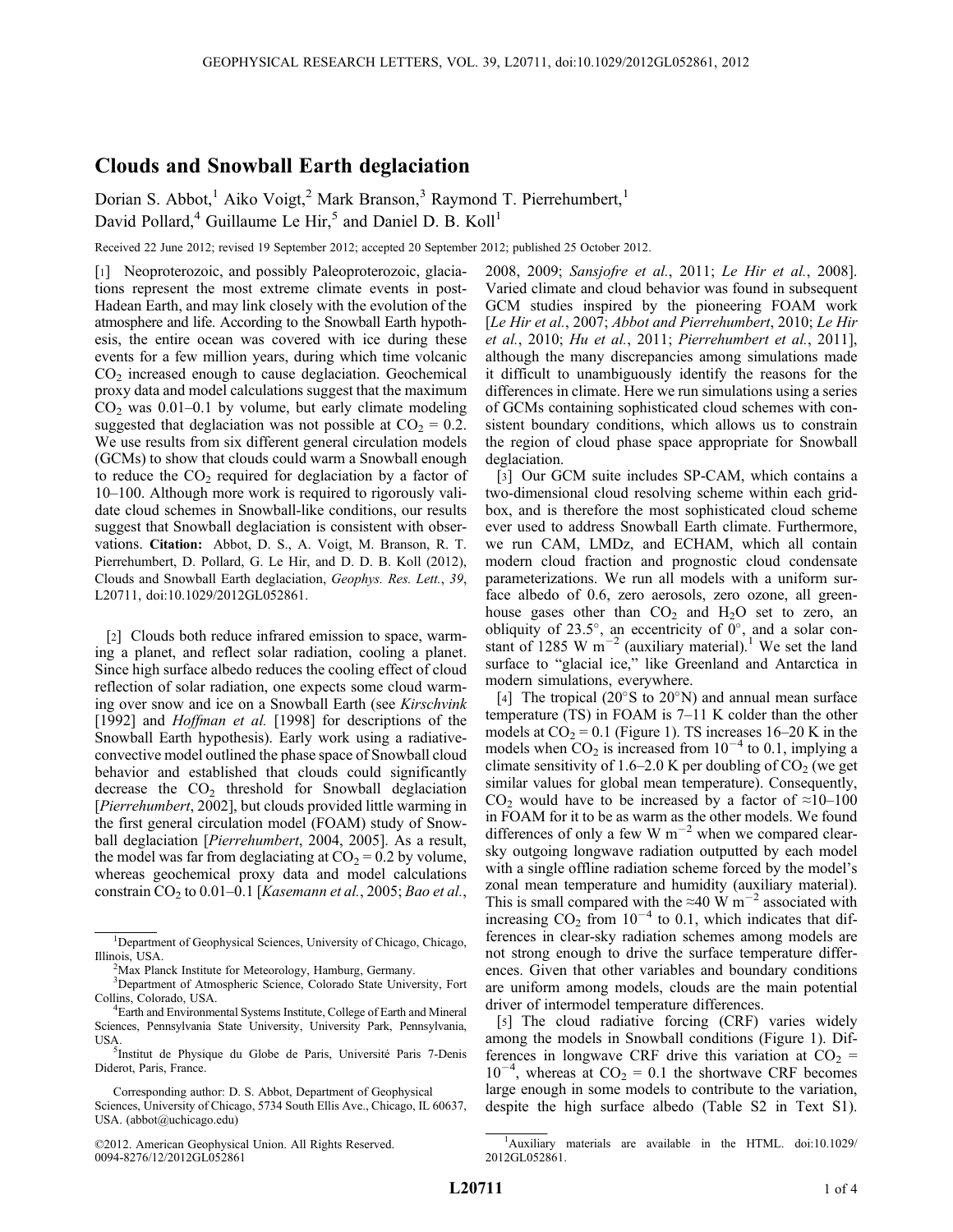

Figure 1. Scatter plot of the relation between tropical and annual mean surface temperature (TS) and top-of-atmosphere cloud radiative forcing (CRF) for the models. Simulations in CAM with CRF artificially set to zero are also included. Filled symbols represent  $CO<sub>2</sub> = 10<sup>-4</sup>$  and empty symbols represent  $CO<sub>2</sub> = 0.1$ .

Consistent with the idea that clouds drive intermodel temperature differences is the correlation of CRF with TS (Figure 1). However, higher temperatures lead to higher radiative fluxes, which inflate CRF, and could lead to spurious correlation between CRF and TS. We artificially set the CRF to zero in CAM by setting clouds to zero inside both the longwave and shortwave radiation schemes and repeating the simulations. CAM with  $CRF = 0$  produces surface temperatures that are similar to those produced by FOAM (Figure 1). This test demonstrates that the dominant cause of cold temperatures in FOAM is low CRF, and confirms that differences in CRF drive differences in TS.

[6] Cloud fraction differences among models are not clearly related to differences in CRF (Figures S2 and S3 in Text S1). To understand how models can produce nonnegligible CRF values in the Snowball (Figure 1), we must consider cloud condensate (cloud water and ice concentration). Cloud condensate, even at relatively low concentrations and elevations, can strongly increase CRF and warm the Snowball [Pierrehumbert, 2002, 2004, 2005]. Below 600 mb, the tropical vertical profile of cloud condensate is similar in shape to the modern for all models  $[Su \text{ et } al.,]$ 2011]. The amount of cloud condensate is clearly related to the resulting CRF, although ECHAM and GENESIS produce a higher CRF relative to the other models than would be expected from their cloud condensate level. This suggests differences in the models' parameterizations of cloud radiative properties. No model produces the distinct maximum in cloud condensate at ≈300 mb observed in the modern climate. This may reflect the lack of truly deep convection in the Snowball, although this deep maximum is not well-produced by CAM even in modern climate simulations [Su et al., 2011].

[7] Cloud condensate is much lower in FOAM than the other models (Figures 2 and S4). The FOAM cloud condensate scheme is borrowed from CCM3, the ancestral version of CAM, and specifies cloud condensate as a simple exponential decay with a scale height diagnosed from total column water vapor [Hack, 1998], rather than calculating it prognostically. In cold, dry Snowball conditions this scale height is very small, so the total column cloud condensate (proportional to the scale height) is small. Furthermore, a small scale height concentrates cloud condensate near the surface, where its warming longwave radiative effect is minimal. Our comparison shows that the FOAM cloud condensate values are an order of magnitude lower than those in other models, even with consistent boundary conditions.

[8] As can be seen in SP-CAM, which is illustrative of the other models, vigorous atmospheric circulation is ultimately responsible for low-level cloud condensate approaching modern values (Figure 3). The tropical mean climate shown in Figures 1 and 2 is the average of an annual cycle with large seasonal excursions of the region of atmospheric ascent due to low surface heat capacity [Pierrehumbert, 2005; Abbot and Pierrehumbert, 2010; Pierrehumbert et al., 2011]. The Snowball Hadley cell is four times stronger than the modern at  $CO_2 = 10^{-4}$  (not shown) and six times stronger than modern at  $CO<sub>2</sub> = 0.1$  (Figure 3; D.S. Abbot et al. (manuscript in preparation, 2012) will focus on atmospheric circulation in these simulations). Cloud condensate and fraction are mainly associated with low-level convection in the ascent region of the strong Hadley cell. The CRF is near zero in the winter hemisphere, where there is a strong inversion, but rises to ≈40 W m<sup>-2</sup> in the summer hemisphere (Figure 3). This is similar to the modern longwave CRF over ocean, despite the lack of high-level cloud condensate (Figure 2). As a result of the warming provided by clouds, the surface temperature in the summer subtropics rises above the melting point (Figure 3), and melting occurs.

[9] SP-CAM is the model with the least parameterized cloud scheme. The SP-CAM cloud scheme explicitly resolves cloud processes in each grid box on a two-dimensional grid with parameterization of cloud microphysics. The cloud radiative forcing produced by SP-CAM is broadly similar to that of CAM, LMDz, and ECHAM, which each have a prognostic cloud condensate scheme. The cloud condensate scheme in FOAM causes an up to  $\approx$ 6 K cold bias in cold



Figure 2. Vertical profiles of tropical and annual mean cloud condensate for the models. For reference, CloudSat observations of the modern climate averaged over the tropical ocean from August 2006 to July 2010 are provided [Su et al., 2011]. Low-level cloud condensate in CAM and SP-CAM is approximately as large as modern, and FOAM's cloud condensate is about an order of magnitude lower.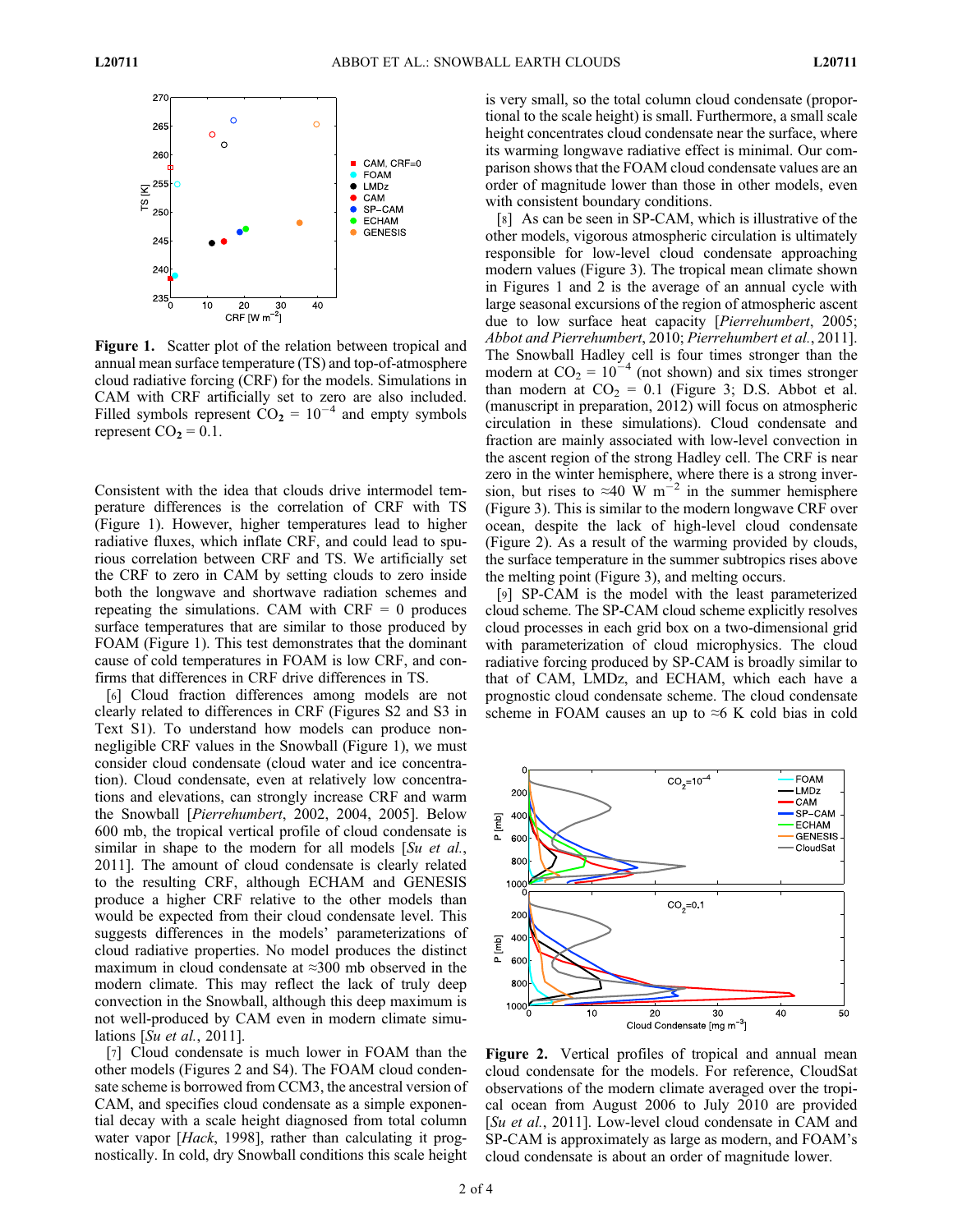

Figure 3. Climate of SP-CAM in January. For Eulerian mass streamfunction, clockwise circulation is depicted by thin solid lines, counterclockwise circulation is depicted by thin dashed lines, the zero contour is thick and solid, and the contour spacing is  $50 \times 10^9$  kg s<sup>-1</sup>. Contour plots are for CO<sub>2</sub> = 0.1 only, but show similar patterns at  $CO_2 = 10^{-4}$ . Longwave (red), shortwave (blue), and total (black) cloud radiative forcing (CRF) are plotted for  $CO_2 = 10^{-4}$  (solid) and 0.1 (dashed). For reference, zonal mean CERES [Loeb et al., 2008] satellite measurements of longwave CRF over ocean in the modern climate are plotted in gray. Surface temperature (TS) is plotted for  $CO_2 = 10^{-4}$  (solid) and 0.1 (dashed), and the melting point is plotted as a thin dashed line.

regions of the modern climate [Rasch and Kristjansson, 1998], which is consistent with it underestimating Snowball cloud warming. It therefore is reasonable to consider a CRF like that in SP-CAM, CAM, LMDz, and ECHAM (Figure 1) as most likely for a Snowball Earth climate, although it is possible that microphysical effects not included in these models could limit the Snowball CRF.

[10] Although we do not explicitly simulate Snowball deglaciation here, our work suggests clouds would make it significantly easier than previously thought, allowing consistency with  $CO<sub>2</sub>$  estimates from geochemical proxy data. Given that volcanic and continental dust could also significantly lower albedo [Schatten and Endal, 1982; Abbot and Pierrehumbert, 2010; Le Hir et al., 2010; Abbot and Halevy, 2010], deglaciation no longer appears to pose a serious problem for the Snowball Earth hypothesis. Thin-ice [Pollard and Kasting, 2005] or waterbelt [Hyde et al., 2000; Chandler and Sohl, 2000; Peltier et al., 2007; Abbot et al., 2011; Yang et al., 2012a, 2012b] models for Neoproterozoic glaciations, could also deglaciate at low enough  $CO<sub>2</sub>$ . More fundamental work on cloud behavior in cold, Snowball-like conditions is needed to confirm the results described here. Such work is also critical for understanding climate change on modern Earth in the sensitive polar regions.

[11] Acknowledgments. We thank Hui Su for providing CloudSat data. We thank Eli Tziperman and Colin Goldblatt for thoughtful reviews. This work was partially supported by NSF DMS-0940261, which is part of the NSF Math Climate Research Network. We acknowledge the German Research Foundation (DFG) program for the initiation and intensification of international collaboration. RTP was supported NSF ATM-0933936. This work was partially supported by the Max Planck Society for the Advancement of Science. The ECHAM6 simulation was performed at the German Climate Computing Center (DKRZ) in Hamburg, Germany. The authors thank GENCI (Grand Equipement National de Calcul Intensif) and the CEA (Comissariat à l'Energie Atomique) for providing the computer power necessary for the LMDz simulation.

[12] The Editor thanks Colin Goldblatt and an anonymous reviewer for their assistance in evaluating this paper.

#### References

- Abbot, D. S., and I. Halevy (2010), Dust aerosol important for Snowball Earth deglaciation, *J. Clim.*, 23(15), 4121–4132, doi:10.1175/2010JCLI3378.1.
- Abbot, D. S., and R. T. Pierrehumbert (2010), Mudball: Surface dust and Snowball Earth deglaciation, J. Geophys. Res., 115, D03104, doi:10.1029/ 2009JD012007.
- Abbot, D. S., A. Voigt, and D. Koll (2011), The Jormungand global climate state and implications for Neoproterozoic glaciations, J. Geophys. Res., 116, D18103, doi:10.1029/2011JD015927.
- Bao, H., I. Fairchild, P. Wynn, and Spotl (2009), Stretching the envelope of past surface environments: Neoproterozoic glacial lakes from Svalbard, Science, 323(5910), 119-122, doi:10.1126/science.1165373.
- Bao, H. M., J. R. Lyons, and C. M. Zhou (2008), Triple oxygen isotope evidence for elevated CO<sub>2</sub> levels after a Neoproterozoic glaciation, Nature, 453(7194), 504–506, doi:10.1038/nature06959.
- Chandler, M. A., and L. E. Sohl (2000), Climate forcings and the initiation of low-latitude ice sheets during the Neoproterozoic Varanger glacial interval, J. Geophys. Res., 105(D16), 20,737–20,756.
- Hack, J. J. (1998), Sensitivity of the simulated climate to a diagnostic formulation for cloud liquid water, J. Clim., 11(7), 1497–1515.
- Hoffman, P. F., A. J. Kaufman, G. P. Halverson, and D. P. Schrag (1998), A Neoproterozoic Snowball Earth, Science, 281(5381), 1342–1346.
- Hu, Y., J. Yang, F. Ding, and W. R. Peltier (2011), Model-dependence of the  $CO<sub>2</sub>$  threshold for melting the hard Snowball Earth, *Clim. Past*, 7(1), 17–25, doi:10.5194/cp-7-17-2011.
- Hyde, W. T., T. J. Crowley, S. K. Baum, and W. R. Peltier (2000), Neoproterozoic "Snowball Earth" simulations with a coupled climate/ice-sheet model, Nature, 405(6785), 425–429.
- Kasemann, S. A., C. J. Hawkesworth, A. R. Prave, A. E. Fallick, and P. N. Pearson (2005), Boron and calcium isotope composition in Neoproterozoic carbonate rocks from Namibia: Evidence for extreme environmental change, Earth Planet. Sci. Lett., 231(1–2), 73–86, doi:10.1016/j.epsl. 2004.12.006.
- Kirschvink, J. (1992), Late Proterozoic low-latitude global glaciation: The Snowball Earth, in The Proterozoic Biosphere: A Multidisciplinary Study, edited by J. Schopf and C. Klein, pp. 51-52, Cambridge Univ. Press, New York.
- Le Hir, G., G. Ramstein, Y. Donnadieu, and R. T. Pierrehumbert (2007), Investigating plausible mechanisms to trigger a deglaciation from a hard Snowball Earth, C. R. Geosci., 339(3–4), 274–287, doi:10.1016/j.crte. 2006.09.002.
- Le Hir, G., G. Ramstein, Y. Donnadieu, and Y. Godderis (2008), Scenario for the evolution of atmospheric  $pCO<sub>2</sub>$  during a Snowball Earth,  $Geology$ , 36(1), 47–50.
- Le Hir, G., Y. Donnadieu, G. Krinner, and G. Ramstein (2010), Toward the Snowball Earth deglaciation, Clim. Dyn., 35(2–3), 285–297, doi:10.1007/ s00382-010-0748-8.
- Loeb, N. G., B. A. Wielicki, D. R. Doelling, G. L. Smith, D. F. Keyes, S. Kato, N. Manalo-Smith, and T. Wong (2008), Toward optimal closure of the Earth's top-of-atmosphere radiation budget, J. Clim., 22(3), 748–766, doi:10.1175/2008JCLI2637.1.
- Peltier, W. R., Y. G. Liu, and J. W. Crowley (2007), Snowball Earth prevention by dissolved organic carbon remineralization, Nature, 450(7171), 813–818.
- Pierrehumbert, R. T. (2002), The hydrologic cycle in deep-time climate problems, Nature, 419(6903), 191–198.
- Pierrehumbert, R. T. (2004), High levels of atmospheric carbon dioxide necessary for the termination of global glaciation, Nature, 429(6992), 646–649, doi:10.1038/nature02640.
- Pierrehumbert, R. T. (2005), Climate dynamics of a hard Snowball Earth, J. Geophys. Res., 110, D01111, doi:10.1029/2004JD005162.
- Pierrehumbert, R. T., D. S. Abbot, A. Voigt, and D. Koll (2011), Climate of the Neoproterozoic, Annu. Rev. Earth Planet. Sci., 39, 417-460, doi:10.1146/annurev-earth-040809-152447.